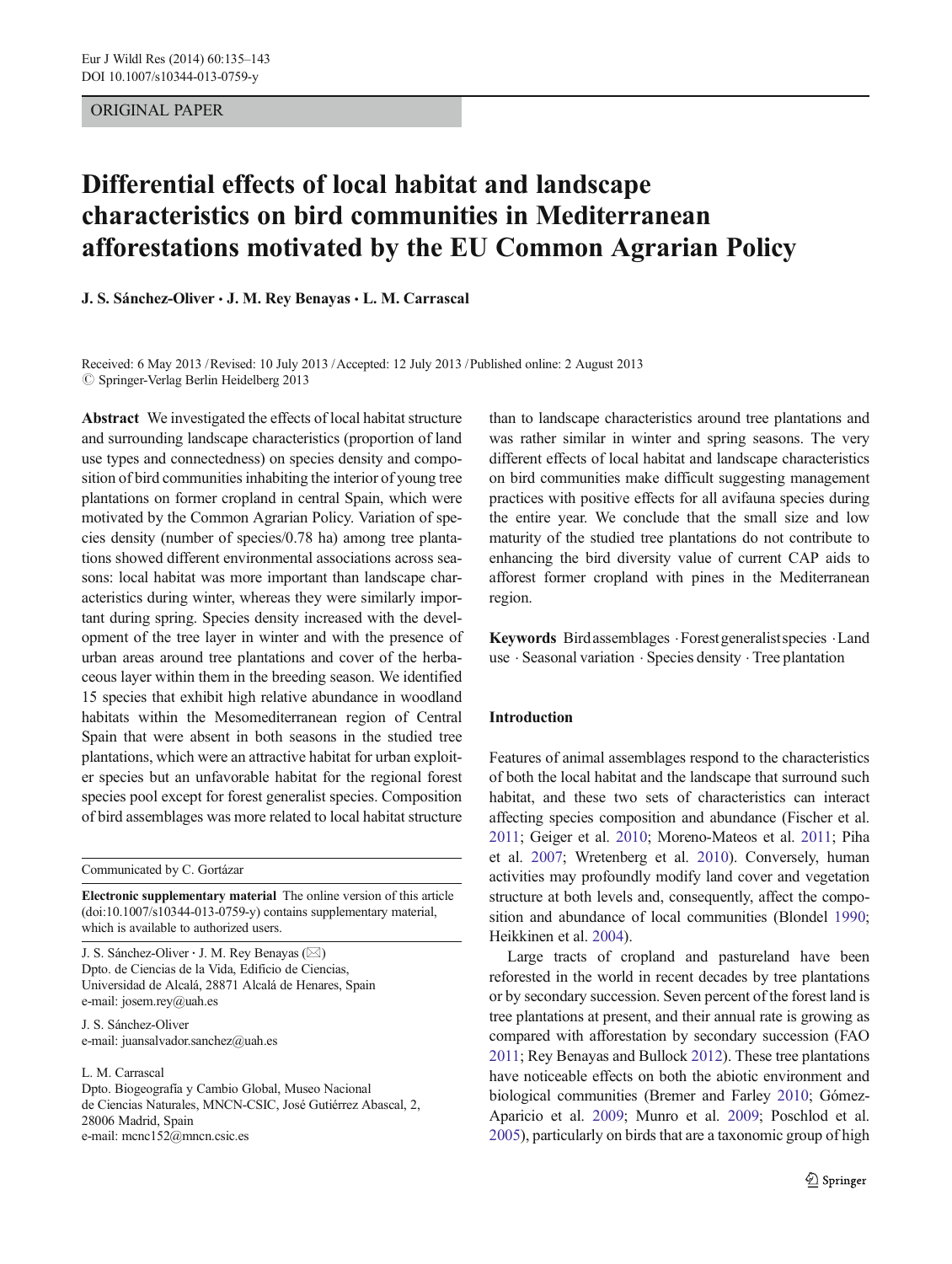indicator value (Felton et al. [2010;](#page-8-0) Lindenmayer et al. [2010](#page-8-0); Rey Benayas et al. [2010](#page-8-0); Santos et al. [2006](#page-8-0)). In the European Union, the Common Agrarian Policy (CAP) has favored the transformation of farmland into tree plantations since 1993 by means of a scheme of aid for forestry measures in agriculture (EEC Council Regulation No. 2080/92), which has resulted on the afforestation of  $> 8$  million ha to date (European Commission [2013a](#page-7-0) and [2013b\)](#page-8-0). This afforestation program pursues both societal and environmental benefits, including control of erosion, prevention of desertification, regulation of the water regime, and increasing the fixation rate of carbon dioxide. The amount of afforested farmland will likely increase in a near future in some European regions because of subsidies to vineyard extirpation (e.g., 93,600 ha were extirpated in Spain in the 2008–2011 period of which 73.1 % belonged to La Mancha; Spanish Agrarian Guarantee [2012\)](#page-8-0) together with subsidies to afforestation of former vineyards, which aim to ensure EU wine production matches demand and eliminate wasteful public intervention in EU wine markets (Regulation (EC) 479/2008).

Cropland afforestations in southern Europe are mostly based on coniferous species such as Pinus halepensis and Pinus pinaster. Afforested fields usually form an archipelago of man-made woodland habitat in the dominant agricultural matrix. These plantations may adversely affect open-habitat species that are of conservation concern in Europe, including birds, by replacing high-quality steppe habitat and increasing risk of predation (Cresswell [2008;](#page-7-0) Díaz et al. [1998](#page-7-0); Reino et al. [2010](#page-8-0)). However, they may offer opportunities to woodland birds, providing suitable habitats for generalist species (Rey Benayas et al. [2010\)](#page-8-0). Conversely, agricultural land abandonment and active afforestation should not be assumed to always benefit conservation, as it has been shown for birds of different biogeographic origin in agricultural lands of the Mediterranean region (increase in diversity with successional stage for Eurosiberian birds but not for Mediterranean species; Suárez-Seoane et al. [2002\)](#page-8-0). Species–area relationships for bird communities in natural forests and pine plantations of Spain have been previously studied in detail (e.g., Díaz et al. [1998](#page-7-0); Santos et al. [2006](#page-8-0)), demonstrating a very tight relationship between the area of forest islands and species richness. Nevertheless, little is known about how local species richness at standardized area units (i.e., species density) is affected by the surrounding landscape while taking into account habitat characteristics of the focal tree plantation.

In this study, we aim to assess the wintering and breeding bird communities in young tree plantations (<20 years old) motivated by the CAP that are embedded in Mediterranean agricultural landscapes of Central Spain. These plantations are located at the south-western limit of the Palaearctic, a region with impoverished woodland avifauna dominated by species of Mediterranean origin and woodland generalists (Carrascal and Díaz [2003;](#page-7-0) Monkkonen [1994](#page-8-0); Tellería and Santos [1994\)](#page-8-0), and a strong seasonality in abiotic conditions and productivity that imposes widely different ecological scenarios throughout the year on the communities living in them (Newton [2007\)](#page-8-0). They are established in small patches over a predominantly treeless landscape dominated by herbaceous or woody crops, where large mature forests of holm oaks that may serve as sources of woodland bird species are very scarce. Therefore, the avifauna in the plantations should be highly influenced by that inhabiting the surrounding landscape. This biogeographic scenario combined with the current CAP subsidies for afforestation on former arable land allow us testing the importance of local habitat characteristics and larger-scale features (e.g., the land cover surrounding the tree plantations) on bird assemblages. Moreover, the analysis of the responses of birds that colonize the interior of these afforestations in two contrasting seasons may proportionate insights about the temporal generality of their effects and suggest management practices that favor the implementation of friendly afforestation projects for woodland avifauna within deforested landscapes of the Mediterranean region on a seasonal basis.

## Methods

#### Study area

Field work was conducted in tree plantations located in Campo de Montiel (La Mancha, situated in the southern Spanish plateau). The study area is ca.  $440 \text{ km}^2$  within UTM coordinates  $x_1$ , 4305423;  $x_2$ , 4272951;  $y_1$ , 458025; and  $y_2$ , 483525 (zone 30S; Fig. 1 in Appendix 1). Altitude ranges between 690 and 793 m a.s.l. The climate is continental Mediterranean with dry and hot summers and cold winters. Mean annual temperature and total annual precipitation in the area during the last 30 years were 13.7 °C and 390 mm, respectively (retrieved from <http://www.aemet.es/>). These figures were 16.6 °C and 359.9 mm in 2011, when our bird surveys took place.

The area is a representative mosaic of different crops and semi-natural or introduced woody vegetation that is characteristic of large areas in Mediterranean landscapes. Croplands were mostly occupied by herbaceous crops (wheat and barley), harvested once a year in June, and permanent woody crops (olive trees, 3 to 5 m high and vineyards, 1 m high). Natural vegetation mostly consisted of holm oak Quercus rotundifolia L. woodland and riparian forests that have been mostly extirpated from this region. Until 1992, woodland cover was restricted to open holm oak patches, usually grazed by sheep and goats. However, as in many other Mediterranean landscapes, the agricultural land is subjected to intensive management (e.g., irrigation of vineyards and olive groves) and land use change. A major result of land use change is the abandonment of herbaceous cropland and vineyard extirpation and their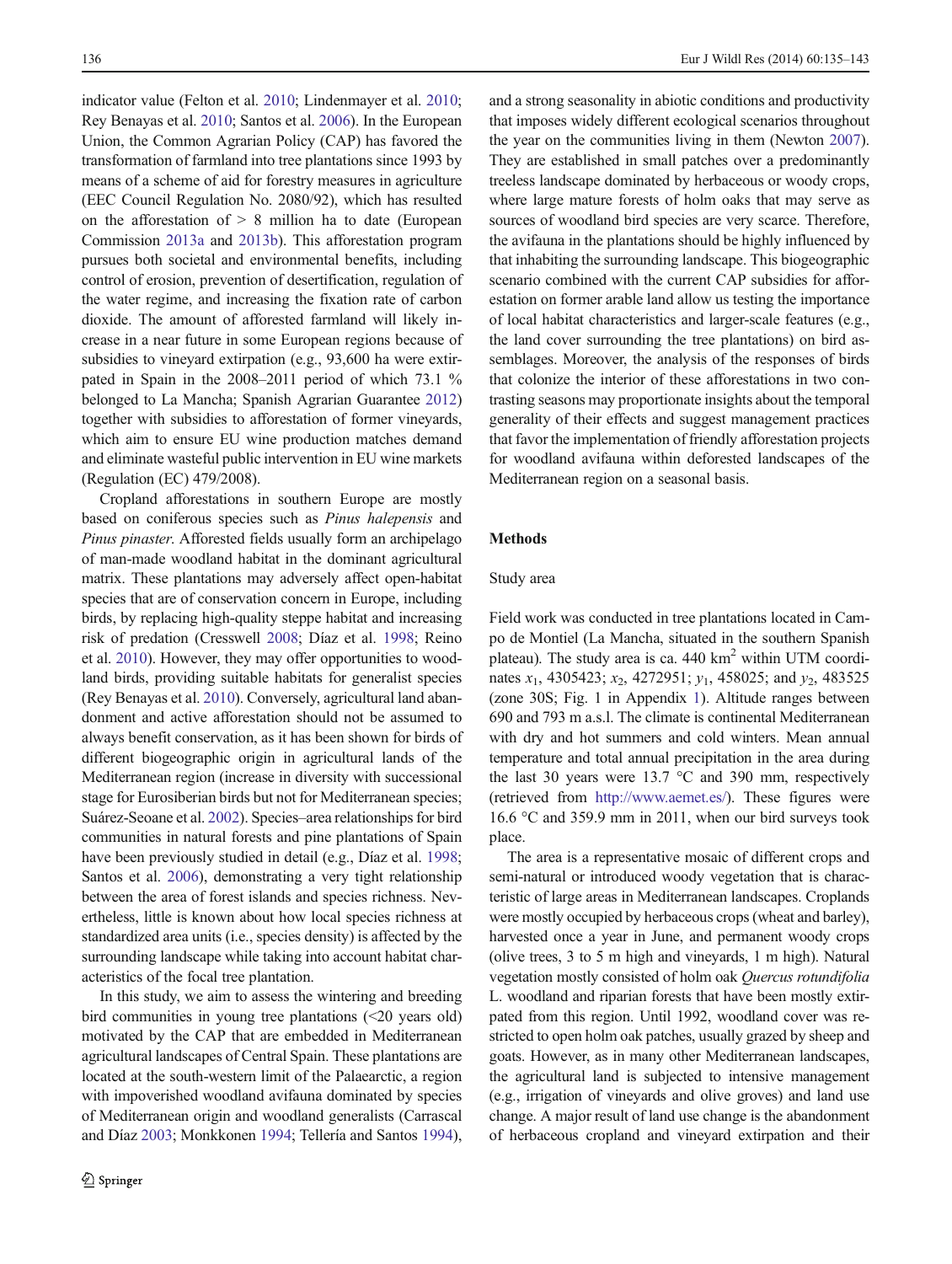afforestation with the native Aleppo pine P. halepensis Mill. alone or mixed with holm oak and Retama sphaerocarpa (L.) Boiss., which has increased forest land in the last 20 years. These tree plantations are noticeably dominated by pines as they establish better and grow faster than the other planted species. Thus, height and diameter at breast height (dbh) of dominant pines are surrogates of the age of tree plantations.

#### Bird survey

First, all young forest plantations in the study area were identified using both orto-photos (Geographic Information System of Farming Land [2010;](#page-8-0) hereafter SigPac) and Google Earth®, and were later verified in the field. We found 99 plantations that were established in 1992 or later. Next, we selected the plantations to be surveyed for birds, excluding those smaller than 1 ha: 61 forest plantations with a mean area of 4.82 ha (SD=5.61; larger plantation=36.5 ha). Average spacing distance between studied plantations was 11.7 km (see Fig. 1 in Appendix 1). Pruning and thinning are the management practices performed on these plantations that modify their vegetation structure; 26 of our surveyed plantations were pruned and 16 of which were also thinned.

Species abundance and density were quantified by means of circular plot censuses that were carried out in winter (January and February) and spring (April and May) 2011, to study wintering and breeding bird communities, respectively. Every tree plantation was represented by one circular plot located at the center of the plantation. Census method consisted of point counts (Bibby et al. [2000](#page-7-0)), 10 min long each, recording all birds detected visually and/or acoustically within the 50-m radius plot (0.78 ha). We noted the presence of every bird species during the 10 min except if individuals were overflying the plot. Two censuses of each plot were carried out in each season, one in the morning between sunrise and 3 h later and one in the evening 2 h before sunset. The relative abundance of each species and local species density (i.e., number of species per 0.78 ha) were estimated using the average of the two censuses in each season. The small area covered by the plots, and the relatively long time devoted to bird counts (accumulated census time of 20 min in each season), maximizes the detection probability of species within the area of 0.78 ha and, thus, the accurate estimations of local species density and abundance (Shiu and Lee [2003\)](#page-8-0). This time invested in bird census (25.6 min  $ha^{-1}$ ) is considerably longer than that used in previous studies recording species richness in woodland islands (e.g.,  $10.2 \text{ min}^{-1}$  in pine plantations sampled by Díaz et al. [1998\)](#page-7-0). Otherwise, our purpose was not to exhaustively characterize the avifauna of each plantation, but to analyze the variation of local species density in the interior of this novel habitat of an archipelago of young and small afforestations that punctuates the agricultural landscape. All

censuses were conducted by the same well-trained field ornithologist (JS S-O) on windless and rainless days.

To have a reference of the avifauna that potentially can colonize the studied plantations, we used the habitat breadth of the bird species in 15 main habitat categories as well as their relative abundance in woodlands within the Mesomediterranean region of Central Spain obtained from Carrascal and Palomino [\(2008](#page-7-0)).

Local habitat and landscape variables

We characterized two sets of variables related to tree plantations, namely (1) local habitat variables, which included vegetation in the bird census plots and area of the plantations and (2) landscape variables, which included tree plantation connectivity and land use around plantations.

- 1. Vegetation structure and composition of main plant species at each surveyed forest plantation were measured in 25- and 10-m radius plots that coincided with the centers of the bird census plots. This sampling was carried out before the spring bird census. In the 25-m radius plots, we directly counted or estimated by eye, after previous training, the following structural features of the vegetation: percentage cover of chamaephytes, shrubs and trees, average height of chamaephytes, shrubs and trees, and number of trunks <5, 5–10, 10–20, 20–40, and >40 cm in dbh. In the 10-m radius plots, we estimated percentage cover of herbs and bare soil and measured the average height of the herb layer. All vegetation measurements (Table [1\)](#page-3-0) were carried out by the same observer (JS S-O) to avoid interpersonal bias.
- 2. Land use types were identified by means of land use layers taken from SigPac (see source above). They were analyzed with ArcGIS 10.0 in 1-km buffer-rings from the center of each forest plantation; on each buffer ring, the percentage of area occupied by each land use type was obtained, resulting in the figures shown in Table [1](#page-3-0). Finally, for a target plantation, structural connectedness was measured as the average distance of the three closest plantations or natural woodland patches weighted by the area of such plantations or woodland patches (Table [1](#page-3-0)).

## Statistical analyses

The effects of pruning on the development of the tree layer was tested by means of a MANOVA on percentage of tree cover, height of the tree layer, dbh, and number of trunks at  $>5$  cm.

The relationships of species density and species composition with local habitat and landscape predictor variables were separately analyzed for the winter and the breeding season by means of Partial Least Squares Regressions (PLSR; Abdi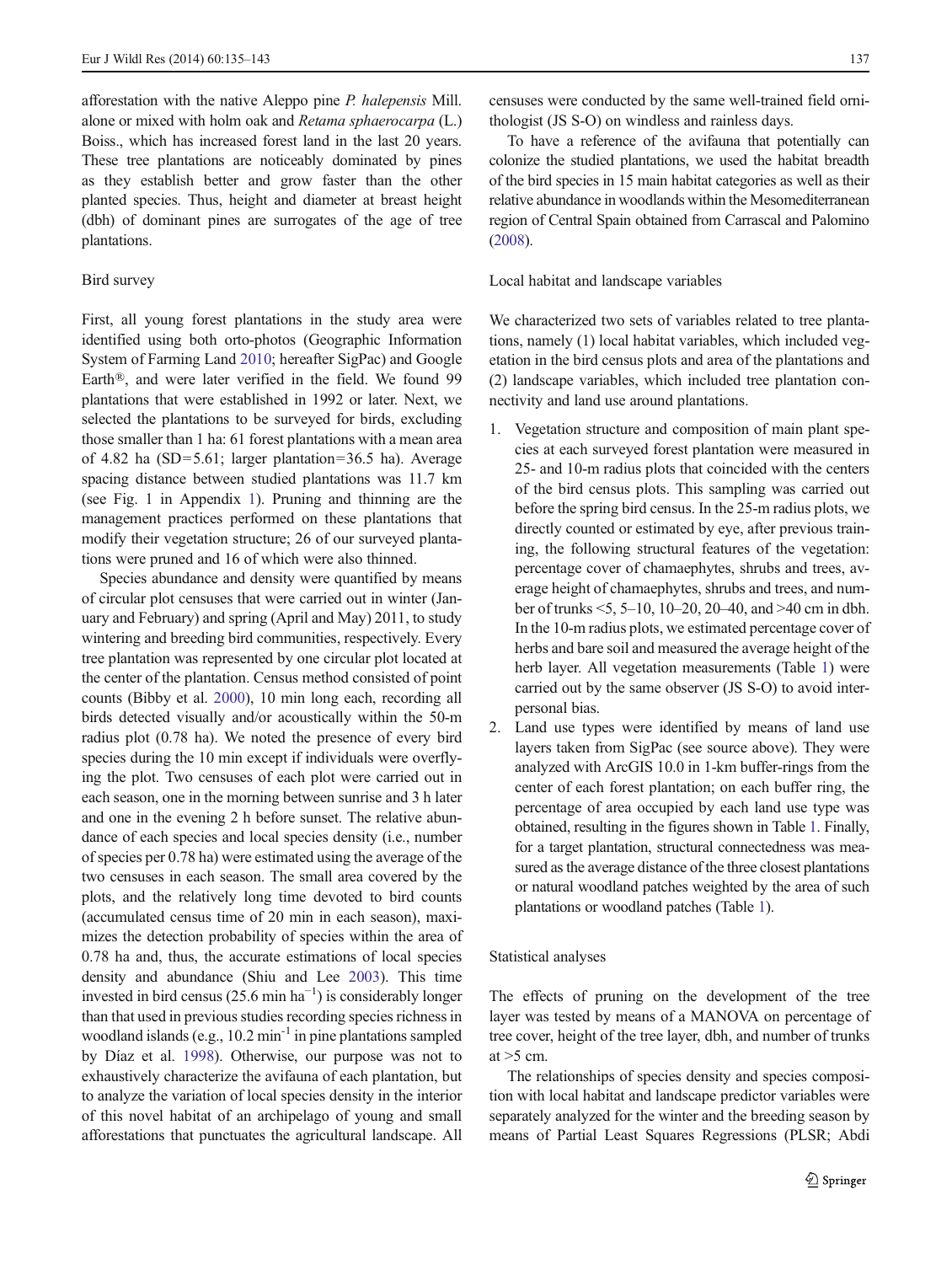|                                                     | Mean  | -SD<br>Range |              |      |
|-----------------------------------------------------|-------|--------------|--------------|------|
| Local habitat                                       |       |              |              |      |
| Area of tree plantation (ha)                        | 4.8   | 5.6          | 1.0          | 36.5 |
| Cover of the tree layer $(\% )$                     | 35.4  | 25.5         | 1.7          | 100  |
| Average pine height (m)                             | 3.5   | 1.5          | 0.9          | 7.2  |
| Average trunk diameter of pines (cm dbh)            | 11.4  | 5.8          | 0            | 33.2 |
| No. of pine trunks larger than<br>5 cm dbh/0.2 ha   | 70.5  | 50.7         | 0            | 185  |
| Cover of the shrub layer $(\%)$                     | 4.7   | 8.8          | 0            | 46.2 |
| Average height of the shrub layer (m)               | 1.2   | 1.1          | $\theta$     | 3.3  |
| Cover of the herbaceous layer $(\%)$                | 54.3  | 40           | $\theta$     | 100  |
| Average height of the herbaceous<br>layer(m)        | 0.4   | 0.3          | 0            | 1.1  |
| Landscape around plantations                        |       |              |              |      |
| Average distance to other woodlands (m)             | 739.7 | 621.7        | 14           | 2506 |
| Streams, rivers, and lagoons (% cover)              | 0.7   | 1.1          | $\theta$     | 4.1  |
| Roads and rural tracks (% cover)                    | 6.4   | 5.2          | $\theta$     | 31.1 |
| Woodlands (% cover)                                 | 4.2   | 4.7          | 0.1          | 25.2 |
| Fruit groves (% cover)                              | 1.1   | 1.3          | 0            | 5.4  |
| Waste lands (% cover)                               | 6.8   | 4.4          | $\Omega$     | 14.8 |
| Olive groves $(\%$ cover)                           | 21.9  | 23.7         | 0            | 94.7 |
| Pastures with scattered trees (% cover)             | 0.4   | 1.6          | 0            | 9.4  |
| Scrubland (% cover)                                 | 10.0  | 7.4          | 0            | 29.5 |
| Pastures (% cover)                                  | 1.1   | 3.2          | 0            | 19.1 |
| Dry herbaceous cropland (% cover)                   | 18.2  | 9.2          | 0            | 40.8 |
| Vineyards (% cover)                                 | 20.9  | 13.7         | $\mathbf{0}$ | 49.2 |
| Vineyards with olive trees (% cover)                | 5.1   | 8.5          | 0            | 32.3 |
| Dried fruit orchards (% cover)                      | 0.6   | 2.4          | 0            | 16.9 |
| Urban areas and scattered buildings<br>$(\%$ cover) | 2.4   | 4.2          | $\mathbf{0}$ | 25.8 |

<span id="page-3-0"></span>Table 1 Mean, standard deviation (SD), and range (min/max) of the local habitat and landscape variables describing the characteristics of the 61 studied tree plantations

[2007\)](#page-7-0). Sample units for these analyses were the 61 census plots in the tree plantations. Results obtained with PLSR are similar to those from conventional multiple regression techniques; however, PLSR allows for the simultaneous analysis of multiple response variables, and it is extremely robust to the effects of low sample size (i.e., overfitting) and high degree of correlation between predictor variables (i.e., severe multicollinearity) (Carrascal et al. [2009\)](#page-7-0). PLSR establishes associations between the response variables and factors extracted from the predictor variables that maximize the explained variance in the response variables. These factors are defined as linear combinations of predictors, so the original multidimensionality is reduced to a lower number of orthogonal factors to detect structure in the relationships between predictor variables and between these factors and the response variables. The relative contribution of each predictor to the extracted factors was calculated by means of the square of predictor weights. The PLSR components regarding species composition were obtained based on the abundance of those species with  $>0.1$  birds/census plot; the abundance of 12 species in winter and 17 species in spring defined the response variables that were summarized in composition components by means of the linear combination of the species' abundances. Only those components significant after a tenfold validation procedure were retained (StatSoft [2011\)](#page-8-0).

All statistical analyses were conducted in Statistica 10 (StatSoft [2011](#page-8-0)).

## Results

Tree plantation and landscape characteristics

There was a broad variation in the local habitat variables of the studied tree plantations (Table 1). Overall, the number of pines at >5 cm dbh was not too large but there were a lot of small trees when considering the average trunk diameter of pines. Pruning enhanced the development of the tree layer according to a MANOVA (Wilk's  $\lambda = 0.752$ ,  $p=0.003$ ,  $n=61$ ).

There was also a considerable variation in the landscape characteristics around the tree plantations in an area mainly dominated by dry herbaceous cropland, olive tree groves, and vineyards (Table 1).

#### Species density

Average number of species per census plot of 0.78 ha did not significantly change between seasons (paired  $t$  test:  $t=0.158$ ,  $df=60$ ,  $p=0.875$ ), being 4.38 species during winter time (range=0–9, SD=2.02,  $n=61$  plots) and 4.43 species during the breeding season (range=1–10, SD=1.84). Winter and spring species density were not significantly correlated  $(r=0.208, p=0.109, n=61).$ 

One significant component  $(p << 0.001)$  was obtained in each PLSR analysis of species density in the 61 studied tree plantations using all local habitat and landscape predictor variables, accounting for 31.9 and 31.4 % of total variance in winter and breeding season species density, respectively (Table [2;](#page-4-0) Fig. [1\)](#page-4-0). Environmental effects on local species density were very different in both seasons. The weights of local habitat and landscape variables were not significantly correlated in winter and spring  $(r=0.190, p=0.372, n=24)$ predictor variables), thus defining different patterns of environmental determinism on species density in both seasons.

In winter, species density mainly increased with the development of the tree layer (cover, height and trunk diameter of pines), which was associated to low development of the herbaceous and shrub layers (Table [2](#page-4-0); Fig. [1\)](#page-4-0). None predictor variable describing landscape characteristics around the plantations attained a  $|weight| > 0.2$ . Thus, the importance of local habitat variables on winter species density was considerably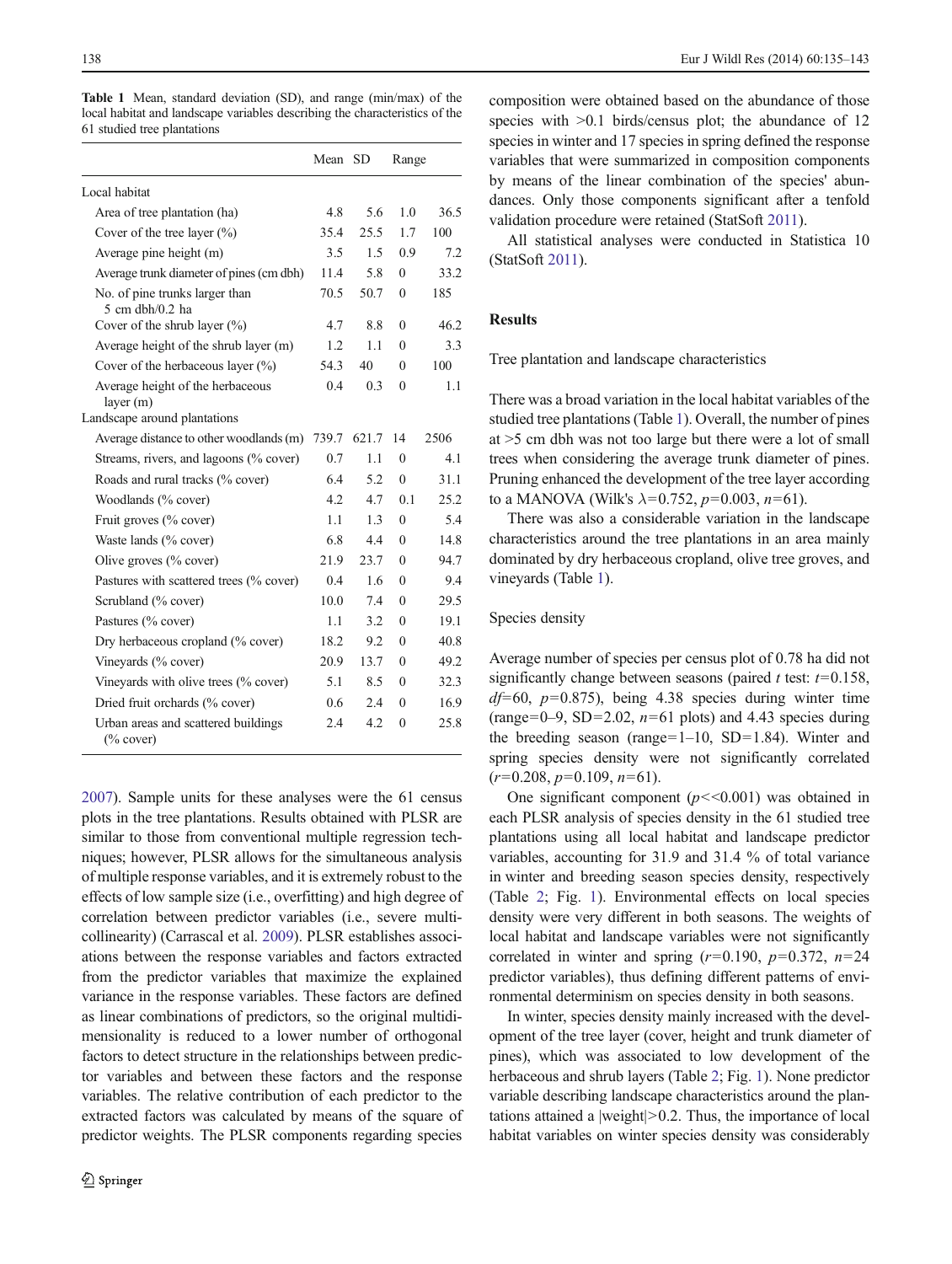<span id="page-4-0"></span>Table 2 Results of the partial least squares regression (PLSR) models analyzing the variation in bird species density and bird species composition in 61 tree plantations during winter and the breeding season (spring) according to nine local habitat features of plantations and 15 landscape predictor variables

|                                                      | SPP density |         | <b>SPP</b><br>composition |         |
|------------------------------------------------------|-------------|---------|---------------------------|---------|
|                                                      | Winter      | Spring  | Winter                    | Spring  |
| Local habitat                                        |             |         |                           |         |
| Area of tree plantation (ha)                         | 0.16        | $-0.29$ | 0.02                      | 0.01    |
| Cover of the tree layer $(\% )$                      | 0.39        | 0.09    | 0.42                      | 0.41    |
| Average pine height (m)                              | 0.47        | 0.12    | 0.45                      | 0.45    |
| Average trunk diameter of pines<br>(cm dbh)          | 0.41        | $-0.03$ | 0.34                      | 0.29    |
| No. of pine trunks larger than<br>5 cm dbh           | 0.41        | $-0.09$ | 0.41                      | 0.33    |
| Cover of the shrub layer (%)                         | $-0.06$     | $-0.39$ | $-0.16$                   | $-0.16$ |
| Average height of the shrub<br>layer $(m)$           | $-0.22$     | $-0.34$ | $-0.28$                   | $-0.23$ |
| Cover of the herbaceous layer $(\%)$                 | $-0.10$     | 0.19    | $-0.08$                   | $-0.21$ |
| Average height of the herbaceous<br>layer(m)         | $-0.25$     | $-0.03$ | $-0.26$                   | $-0.20$ |
| Landscape around plantations                         |             |         |                           |         |
| Average distance to other<br>woodlands (m)           | $-0.06$     | 0.08    | 0.07                      | 0.14    |
| Streams, rivers, and lagoons<br>$\frac{6}{2}$ cover) | 0.08        | $-0.03$ | 0.00                      | 0.06    |
| Roads and rural tracks (% cover)                     | 0.17        | $-0.06$ | 0.03                      | 0.01    |
| Woodlands (% cover)                                  | $-0.01$     | $-0.29$ | $-0.14$                   | 0.00    |
| Fruit groves (% cover)                               | $-0.15$     | $-0.34$ | $-0.12$                   | $-0.11$ |
| Waste lands (% cover)                                | 0.01        | 0.27    | $-0.04$                   | $-0.17$ |
| Olive groves $(\%$ cover)                            | $-0.07$     | 0.08    | $-0.01$                   | 0.10    |
| Pastures with scattered trees<br>$(\%$ cover)        | 0.02        | 0.08    | 0.08                      | $-0.04$ |
| Scrubland (% cover)                                  | 0.04        | $-0.33$ | $-0.04$                   | $-0.04$ |
| Pastures (% cover)                                   | 0.01        | 0.02    | 0.08                      | $-0.01$ |
| Dry herbaceous cropland (% cover)                    | 0.06        | $-0.20$ | $-0.08$                   | $-0.11$ |
| Vineyards (% cover)                                  | 0.07        | 0.05    | 0.01                      | $-0.04$ |
| Vineyards with olive trees (% cover)                 | 0.06        | 0.19    | 0.19                      | 0.22    |
| Dried fruit orchards (% cover)                       | 0.18        | $-0.13$ | 0.21                      | 0.09    |
| Urban areas and scattered buildings<br>$(\%$ cover)  | 0.18        | 0.26    | $-0.16$                   | $-0.35$ |

Figures shown are the predictor weights of each variable in each component (entries in italics are those with |weights|>0.2; this threshold was calculated according to the following equation:  $(1/no. of predictors)^{0.5}$ )

higher than the importance of variables describing the landscape characteristics (calculated by means of the square of predictor weights), and was considerably higher than that expected considering the relative number of predictors in the two groups of variables (local habitat=0.86, landscape=0.14; the "null" proportions according to the number of predictors was 0.38 for nine local habitat variables and 0.62 for 15 landscape variables).



Fig. 1 Relationship between (a) the species density per 0.78 ha census plot of tree plantations in the winter  $(top)$  and  $(b)$  the breeding season (down) and the multivariate gradient (first PLSR component) defined by the PLSR analysis on nine local habitat and 15 landscape predictor variables

During the breeding season, species density was positively associated with the presence of waste lands, urban areas, and scattered buildings around them and negatively related to their size, the height, and cover of shrubs and the amount of area around plantations covered by woodland (mainly remaining patches of holm oak forests), fruit groves, shrubland, and dry herbaceous cropland (Table 2; Fig. 1). Characteristics of landscape surrounding the tree plantations were similarly important than local habitat in determining species density during the breeding season (summatory of the square of predictor weights: 0.42 for nine local habitat variables and 0.58 for 15 landscape characteristics, which were very similar to the "null" proportions of 0.38 and 0.62, respectively, according to the number of predictors).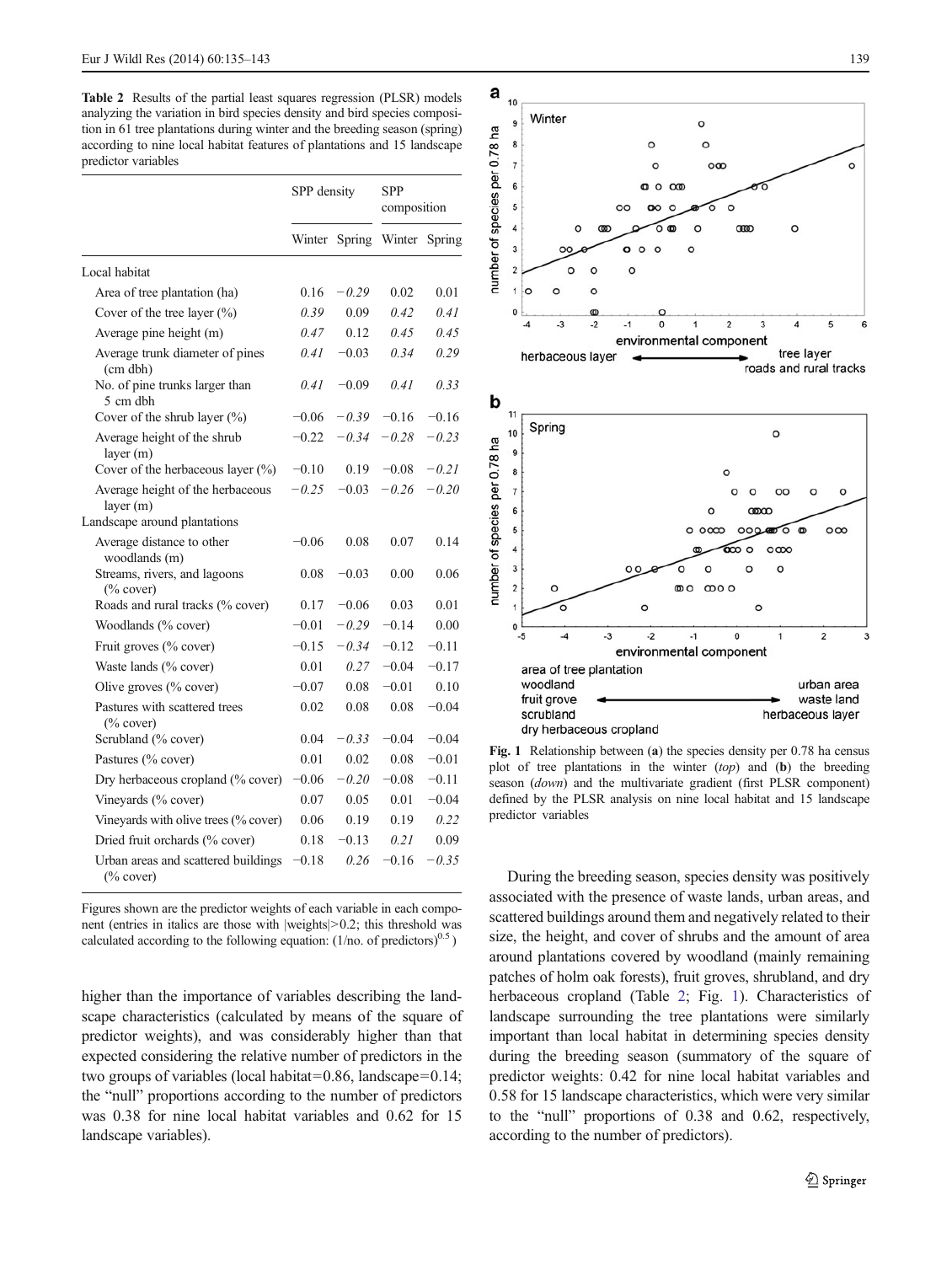#### Species composition

The avifauna was dominated by the great tit (Parus major), the chiffchaff (Phylloscopus collybita), the goldfinch (Carduelis carduelis), the wood pigeon (Columba palumbus), and the magpie (Pica pica) in wintertime and by the goldfinch, the spotless starling (Sturnus unicolor), the wood pigeon, and the magpie during the breeding season (spring; average of more than one detected individual per census plot in both seasons; Appendix 2).

The following species that exhibit high relative abundance in woodland habitats within the Mesomediterranean region of Central Spain according to Carrascal and Palomino [\(2008\)](#page-7-0) were completely absent in both seasons in the studied tree plantations: great spotted woodpecker (Dendrocopos major), blackbird (Turdus merula), nuthatch (Sitta europaea), shorttoed treecreeper (Certhia brachydactyla), firecrest (Regulus ignicapillus), coal tit (Periparus ater), crested tit (Lophophanes cristatus), long-tailed tit (Aegithalos caudatus), hawfinch (Coccothraustes coccothraustes), blue tit (Cyanistes caeruleus), rock bunting (Emberiza cia), jay (Garrulus glandarius), and Eurasian Hoopoe (Upupa epops). Similarly, other woodland species in the region such as robin (Erithacus rubecula) and Woodchat Shrike (Lanius senator) were very scarce in the studied plantations.

Relative abundances of species across the 61 studied tree plantations were not tightly correlated among themselves either in winter or during the breeding season, as defined by the low variance attained by the first components of the PLSRs in both seasons using the common species (those with more than 0.1 birds/plot): 7.9 % of variance in the relative abundances of 12 species in winter and 5.7 % of variance for 17 species in spring. Nevertheless, these loose patterns of covariation in species abundances were highly associated with the plantation characteristics, mainly local habitat in both seasons (see below):  $r=0.675$ ,  $p<<0.001$  for winter and  $r=0.700$ ,  $p<<0.001$  for the breeding season.

The main pattern of co-variation in species abundances during the winter season was the association of the chiffchaff, great tit, magpie, wood pigeon, chaffinch (Fringilla coelebs), and goldfinch in tree plantations with a well developed tree layer (Fig. [2](#page-6-0); see predictor variable weights in Table [2;](#page-4-0) these species were selected according to absolute values of loadings >0.2 in the component of species abundances). Conversely, there is a common pattern of increase in species abundances during the breeding season that associates the magpie, great tit, and wood pigeon in tree plantations with a tall and dense cover of the tree layer surrounded by relatively high cover of vineyard with olive trees, as opposed to the co-variation of abundances of rock pigeon (Columba livia), spotless starling, little bustard (Tetrax tetrax), and crested lark (Galerida cristata) in plantations with high cover of the shrubs and herb layers near urban areas (Fig. [2](#page-6-0)).

The importance of the environmental factors related to composition of bird assemblages was rather similar in winter and spring (Table [2](#page-4-0)), as the weights of local habitat and landscape variables were highly correlated in both seasons:  $r=0.921$ ,  $p\ll0.001$ ,  $n=24$  predictor variables). Moreover, the importance of local habitat variables in defining the co-variation of abundance of bird species was considerably higher than that of variables describing the landscape characteristics around tree plantations in both seasons calculated by means of the square of predictor weights (winter—local habitat=0.83, landscape=0.17; spring local habitat=0.73, landscape=0.27; the "null" proportions according to the number of predictors were 0.38 and 0.62, respectively).

## Discussion

### Overall community composition

Our results show that the local composition of bird assemblages inhabiting the interior of young Mediterranean cropland afforestations are characterized by a few common dominant species, namely magpie, wood pigeon, and goldfinch in both seasons, great tit and chiffchaff in wintertime, and spotless starling in spring. These ubiquitous species are generalist birds of wooded areas, with broad geographical ranges and high population sizes in Spain (Carrascal and Palomino [2008;](#page-7-0) Martí and del Moral [2003](#page-8-0)). They are of little conservation concern in the European context (BirdLife International [2004\)](#page-7-0). They are also of little sensibility to habitat fragmentation as they can thrive in very small woodland patches (Díaz et al. [1998;](#page-7-0) Razola and Rey Benayas [2009;](#page-8-0) Santos et al. [2002\)](#page-8-0), such as those corresponding to the afforestations investigated in this study.

The biogeographical basis of the avifauna in this Mediterranean region, with an impoverished European forest avifauna dominated by species of early successional stages, probably limits the possibility of colonization of pure coniferous woodland species. Forest specialists of Mediterranean coniferous forests that require more mature and larger woodland patches (Díaz et al. [1998](#page-7-0); Santos et al. [2006\)](#page-8-0), such as the great spotted woodpecker, firecrest, crested tit, short-toed treecreeper, or nuthatch, were never recorded in these plantations, thus emphasizing the low suitability of these woodlands for forest avifauna of the region. This points to the importance of the biogeographic context when designing restoration plans with afforestations in agricultural-dominant landscapes (Suárez-Seoane et al. [2002](#page-8-0)) and enlightens the conflicts that can arise if single services of ecological restoration such as carbon sequestration by tree plantations are targeted without taking into account regional biodiversity (Bullock et al. [2011](#page-7-0)).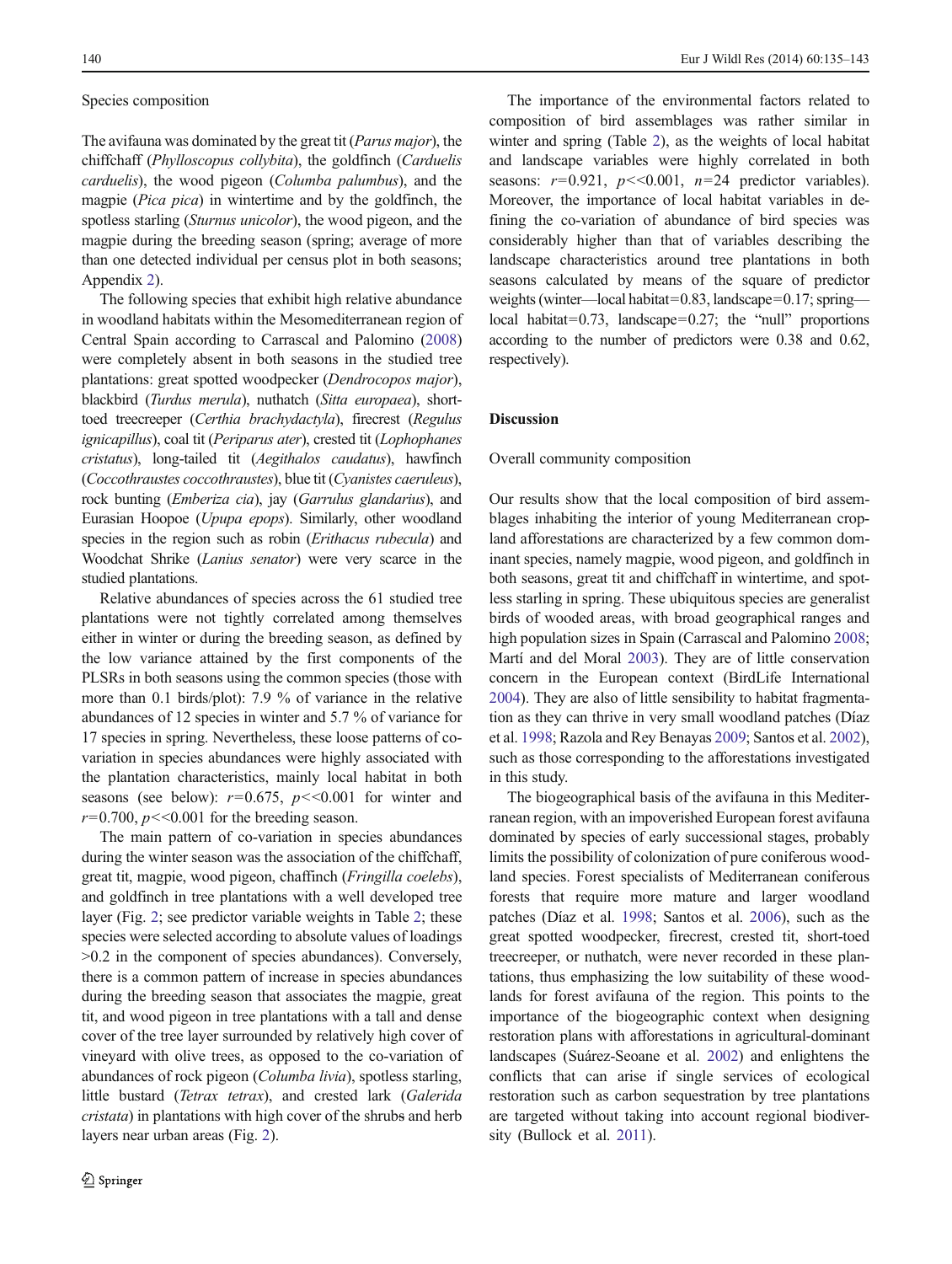<span id="page-6-0"></span>Fig. 2 Relationship between (a) the species composition of tree plantations in the winter (top) and (b) the breeding season (down) and the multivariate gradient (first PLSR component) defined by the PLSR analysis on nine local habitat and 15 landscape predictor variables



Relative effects of local habitat and landscape characteristics

The influence of different sets of environmental factors, namely local habitat of tree plantations and landscape characteristics, on bird communities changed considerably between seasons, with a prominent role of local habitat variables during winter for species density, and a more balanced importance of landscape characteristics around plantations and local habitat during the breeding season. During the breeding season, birds are spatially restricted to the focal place where they breed, and thus they show marked habitat preferences related to vegetation structure, which is an important attribute determining species composition of bird communities at the local scale (Hinsley et al. [2009](#page-8-0); Hurlbert [2004](#page-8-0)). By contrast, during the winter period, birds adopt a vagabonding lifestyle exploring a greater variety of habitats over larger areas to track the spatial and temporal distribution of food availability (Levey and Stiles [1992;](#page-8-0) Wiktander et al. [2001\)](#page-8-0). From this perspective, local habitat should have a greater importance in the breeding season than in the winter in influencing bird communities of tree plantations within agricultural landscapes. Nevertheless, our results do not support this prediction for species density.

The negative influence of the area of tree plantations studied here on local species density is related to the fact that the probability of recording "ubiquitous/edge" bird species in the centre of plantations decreases as plantation area increases. This result, together with the remarkable negative influence of nearby woodlands on local species density in the interior of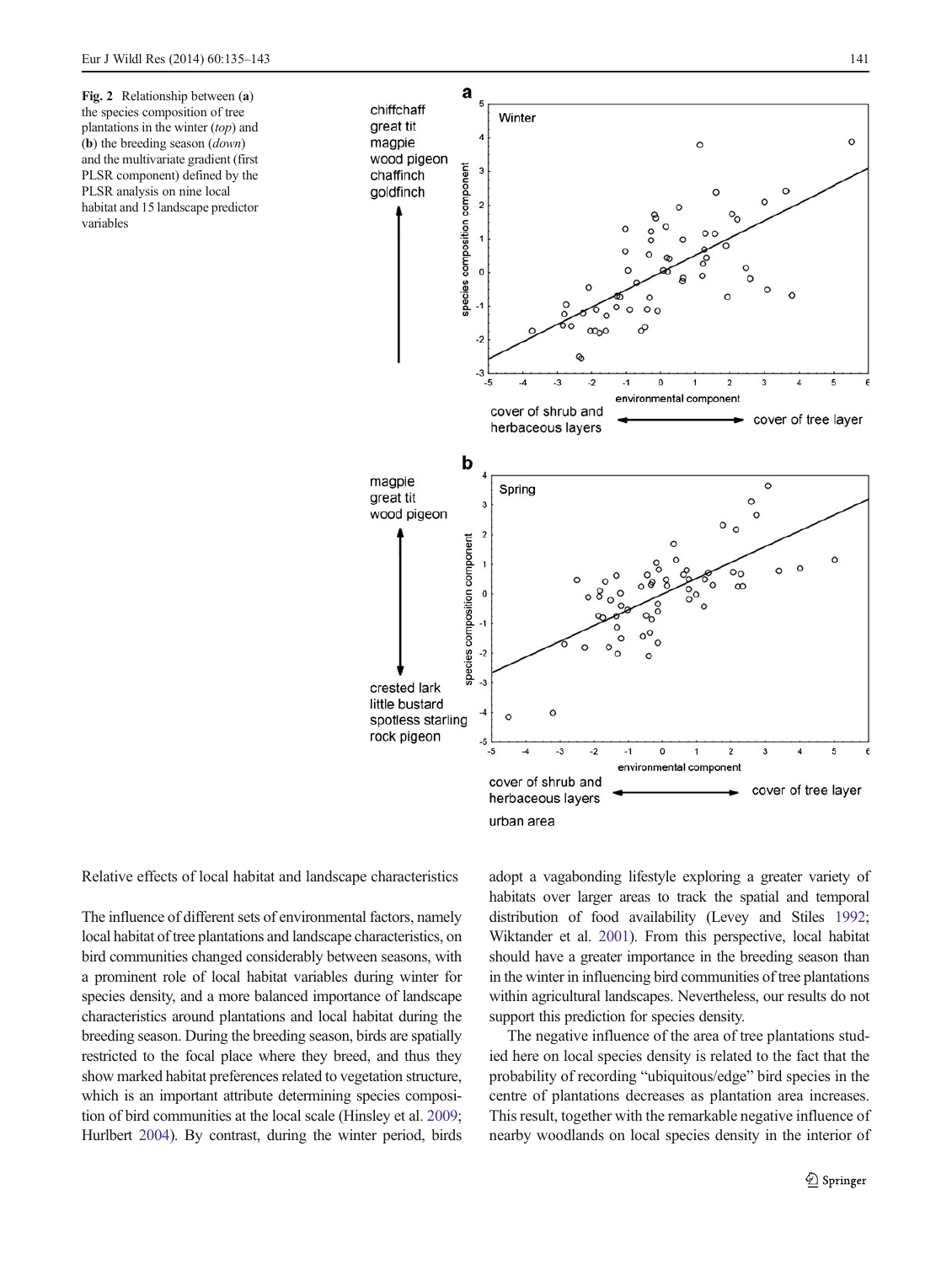<span id="page-7-0"></span>the plantations, reinforces the idea of the low favorability of these young afforestations dominated by pines for the forest avifauna of the study region, especially if they are large.

The high importance of urban cover around the tree plantations on species density during spring points to the attractiveness of scarce woodland fragments to urban-exploiters of Central Spain (Palomino and Carrascal [2006](#page-8-0)), such as the rock dove (C. livia), collared dove (Streptopelia decaocto), greenfinch (Carduelis chloris), house sparrow (Passer domesticus), magpie, or spotless starling. It also emphasizes that urban development extends its impact on the surrounding habitats affecting bird communities, especially by the influence of just a few very common urban species (e.g., Findlay and Houlahan [1997;](#page-8-0) Odell and Knight [2001;](#page-8-0) Palomino and Carrascal [2007](#page-8-0); Sauvajot et al. [1998\)](#page-8-0). Urban and surrounding areas are a source of the ubiquitous and opportunistic nest predator magpie, and could thus entail additional conservation concern, because its overabundance around the cities could pose a deleterious effect on other bird species breeding in the plantations (e.g., Andren 1992; Groom [1993;](#page-8-0) Paradis et al. [2000\)](#page-8-0). Similarly, Lindenmayer et al. ([2012](#page-8-0)) found that another aggressive corvid reduced bird abundance in Australian tree plantations located in an agricultural landscape.

#### Management of tree plantations

The results of this study show that, overall, there are difficulties in making generalizations about the environmental factors that determine bird diversity inhabiting the interior of young tree plantations in Mediterranean agricultural landscapes on a year-round basis, and thus in outlining management recommendations to make them friendlier for the avifauna. These plantations offer opportunities for a few generalist forest bird species but are not perceived as an attractive breeding habitat for most forest species in the region. Furthermore, the youngest plantations with under-developed tree layer and presence of shrub and herbaceous layers benefit bird species that are characteristic of open farmland habitats such as the calandra lark, little bustard, and rock pigeon (Rey Benayas et al. [2010\)](#page-8-0). As pruning of pines speeds up the development of the tree layer, a more generalized use of this practice would increase overall species density in winter and benefit forest species such as the wood pigeon, which is of interest to hunters, and insectivorous birds such as the great tit or blue tit, which have the potential of enhancing pest regulation in both tree plantations and crops around them (Jedlicka et al. [2011\)](#page-8-0).

## **Conclusions**

Local habitat and surrounding landscape characteristics in Mediterranean landscapes dominated by croplands had very different effects on bird communities inhabiting the interior of young afforestations in the winter and breeding seasons, which make difficult suggesting extensive management practices with positive effects for all avifauna species during the entire year. These small, monotonous plantations are an attractive habitat for urban exploiter species but an unfavorable habitat for the regional forest species pool with the exception of the forest generalist species. Therefore, the small size and low maturity of the studied tree plantations do not contribute to enhancing the bird diversity value of current CAP aids to afforest former cropland with pines in the Mediterranean region. Further monitoring of bird communities as these plantations get older is necessary to provide more robust sciencebased management recommendations, and test the success of the implemented recommendation (more use of tree pruning) that the results of this study hinted.

Acknowledgments Projects from the Spanish Ministry of Science and Education (CGL2010-18312) and the Government of Madrid (S2009AMB-1783, REMEDINAL-2) are currently providing financial support for this body of research. Claire Jasinski kindly improved the English of an early draft. We are indebted to two anonymous reviewers whose comments improved a previous version of this manuscript.

## References

- Abdi H (2007) Partial least square regression (PLS regression). In: Salkind NJ (ed) Encyclopedia of measurement and statistics. Sage, Thousand Oaks, pp 740–744
- Andren H (1992) Corvid density and nest predation in relation to forest fragmentation—a lansdcape perspective. Ecology 73:794–804
- Bibby C, Burgess ND, Hill DA, Mustoe SH (2000) Bird census techniques, 2nd edn. Academic, London
- BirdLife International (2004) Birds in Europe: population estimates, trends and conservation status. BirdLife International, Cambridge, UK
- Blondel J (1990) Biogeography and history of forest bird faunas in the Mediterranean zone. In: Keast A (ed) Biogeography and ecology of forest bird communities. SPB Academic Publishing, The Hague, pp 95–107
- Bremer LL, Farley KA (2010) Does plantation forestry restore biodiversity or create green deserts? A synthesis of the effects of land-use transitions on plant species richness. Biodivers Conserv 19:3893–3915
- Bullock JM, Aronson J, Newton AC et al (2011) Restoration of ecosystem services and biodiversity: conflicts and opportunities. Trends Ecol Evol 26:541–549. doi[:10.1016/j.tree.2011.06.011](http://dx.doi.org/10.1016/j.tree.2011.06.011)
- Carrascal LM, Díaz L (2003) Asociación entre distribución continental y regional. Análisis con la avifauna forestal y de medios arbolados de la Península Ibérica. Graellsia 59:179–207
- Carrascal LM, Palomino D (2008) Las aves comunes reproductoras en España. Población en 2004–2006. SEO/BirdLife, Madrid, p 202
- Carrascal LM, Galván I, Gordo O (2009) Partial least squares regression as an alternative to current regression methods used in ecology. Oikos 118:681–690. doi[:10.1111/j.1600-0706.2008.16881.x](http://dx.doi.org/10.1111/j.1600-0706.2008.16881.x)
- Cresswell W (2008) Non-lethal effects of predation in birds. Ibis 150:3–17
- Díaz M, Carbonell R, Santos T, Tellería JL (1998) Breeding bird communities in pine plantations of the Spanish plateaux: biogeography, landscape and vegetation effects. J Appl Ecol 35:562–574
- European Commision (2013a) Forestry measures under the common agricultural policy. [http://ec.europa.eu/agriculture/envir/report/en/](http://ec.europa.eu/agriculture/envir/report/en/forest_en/report.htm) forest en/report.htm. Accessed 25 July 2013